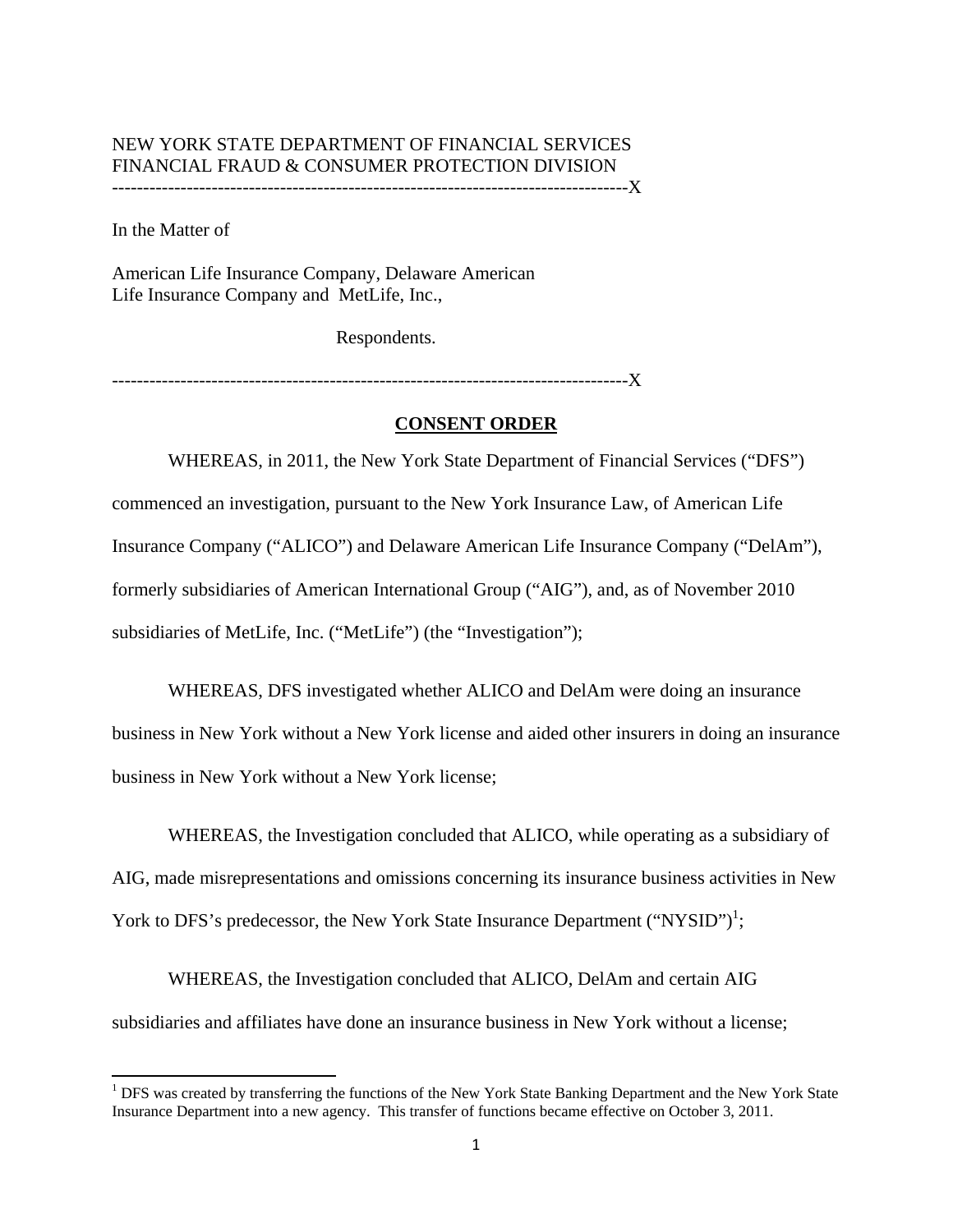WHEREAS, the Investigation concluded that ALICO, DelAm, certain AIG subsidiaries and affiliates, AIG and MetLife have solicited and continue to solicit insurance business in New York on behalf of insurers unlicensed in New York or otherwise aid such insurers;

WHEREAS, the Investigation concluded that ALICO and certain alien insurers have collected approximately \$900 million in premiums (including renewals) from multinational corporations involving contact with its New York sales representatives from 2007 to 2012;

WHEREAS, this Consent Order contains DFS's findings and the relief agreed to by DFS and ALICO, DelAm and MetLife (collectively referred to as the "MetLife Parties").

NOW, THEREFORE, DFS and the MetLife Parties are willing to resolve the matters cited herein in lieu of proceeding by notice and a hearing. DFS finds as follows:

### **FINDINGS**

The findings of the Investigation ("Findings") are as follows:

#### **RELEVANT ENTITIES**

1. AIG is a major insurance and financial services company, operating in more than 130 countries and jurisdictions. AIG offers life insurance networks to commercial, institutional and individual customers. AIG also provides retirement services, financial services and asset management to clients worldwide. On March 8, 2010, AIG announced an agreement with MetLife to sell ALICO and DelAm to MetLife for \$15.5 billion. On November 1, 2010, MetLife completed its acquisition of ALICO and DelAm for \$16.2 billion, consisting of \$7.2 billion in cash and \$9.0 billion in MetLife equity and other securities (the "Acquisition").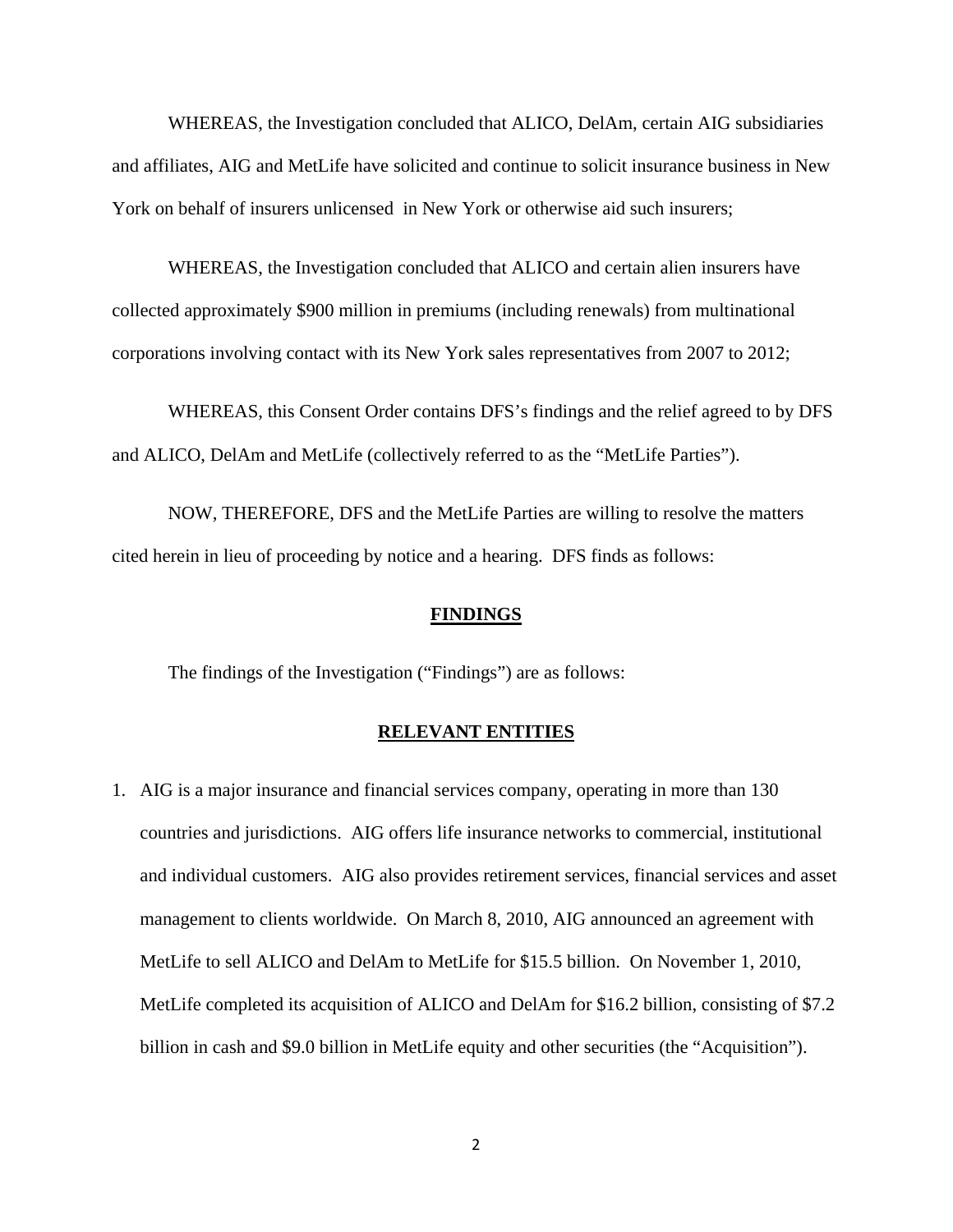- 2. ALICO is a Delaware insurance company founded in 1921. ALICO is licensed in the United States only in Delaware. ALICO, through its network of foreign branches, subsidiaries and affiliates, sells life insurance, annuities, accident and health insurance and, in the past, other types of insurance, in more than 50 countries and regions, including Japan, Europe, the Middle East, South Asia, and the Caribbean. The insurance sold through ALICO includes group life, disability, medical plans that companies offer their employees and pension plans. ALICO is not now, nor has it ever been, licensed to do an insurance business in New York.
- 3. DelAm is a Delaware life insurance company founded in 1964. As of January 2013, it is licensed to do insurance business in all states except New Mexico. DelAm was not licensed to do an insurance business in New York for any period prior to January 1, 2013.
- ALICO and DelAm. 4. MetLife is a holding company incorporated in Delaware and holds all of the capital stock of
- 5. The Group Management Division of AIG, and later the Global Employee Benefits Group at MetLife (collectively "GMD"), was responsible for soliciting and selling insurance to multinational companies on behalf of DelAm and ALICO's foreign branches, subsidiaries and affiliates as well as insurers unrelated to ALICO and DelAm. Prior to the Acquisition, GMD's personnel were located at 70 Pine Street, New York, New York and Wilmington, Delaware, and since the Acquisition GMD's personnel have been located at 1095 Avenue of the Americas, New York, New York and Wilmington, Delaware. GMD also has personnel in Chicago, Los Angeles, , Paris and London. At various times over at least the last twenty years, GMD personnel were employees of AIG, ALICO, MetLife Group, Inc., and upon information and belief, DelAm.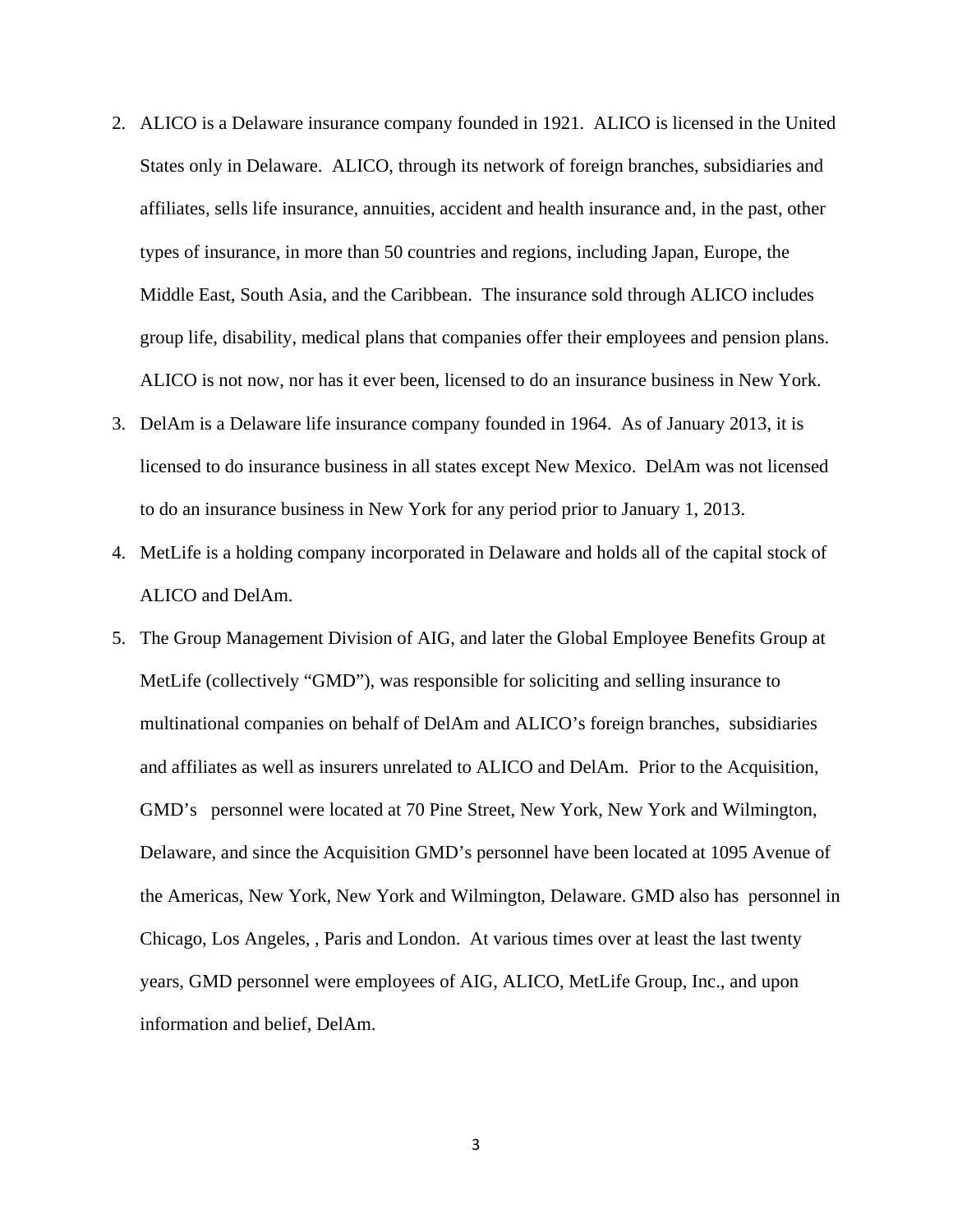## **FACTUAL BACKGROUND**

## **ALICO's Intentional Misrepresentations and Omissions to the NYSID**

- 6. ALICO, while operating as a subsidiary of AIG in 2009, made intentional misrepresentations and omissions to NYSID concerning its insurance business activities in New York.
- 7. On July 14, 2009, ALICO's in-house and outside counsel made a presentation to then Acting Superintendent of Insurance, Kermitt Brooks. The presentation materials specifically stated that, with respect to ALICO: "No Insurance Operations Conducted in New York."
- 8. Following the meeting with NYSID, ALICO's outside counsel, in a letter to NYSID dated July 21, 2009, specifically represented to NYSID on behalf of ALICO that ALICO was not soliciting insurance business in New York. In pertinent part, the letter states:

ALICO presently has executive offices in the AIG building at 70 Pine Street. The Company **does not solicit business in New York** nor does its name appear anywhere on the building or in any building directory available to the public. The Company is not listed in any New York telephone directory. The Company's executives and staff in New York do not make, propose to make, issue or deliver any policies or contracts of insurance, underwrite any insurance risks, **solicit persons to buy any insurance**, bill or collect premiums or any other consideration for contracts of insurance, or adjust any insurance claims. (Emphasis added.)

9. In response to the above letter, NYSID requested additional information regarding the insurance business activities of ALICO. However, ALICO's outside counsel refused to provide any additional information. In a letter to NYSID dated September 4, 2009, ALICO's outside counsel, on behalf of ALICO, refused to provide the requested information citing "practical" hurdles in specifying the employees' specific responsibilities. ALICO's outside counsel wrote:

I am writing pursuant to our telephone conversation wherein you asked for greater detail concerning the types of activities in which American Life Insurance Company ("ALICO") employees will engage, as described in my letter to [Rob Easton] of July 17. I have reviewed those descriptions with my client, which described categories of activities, and see no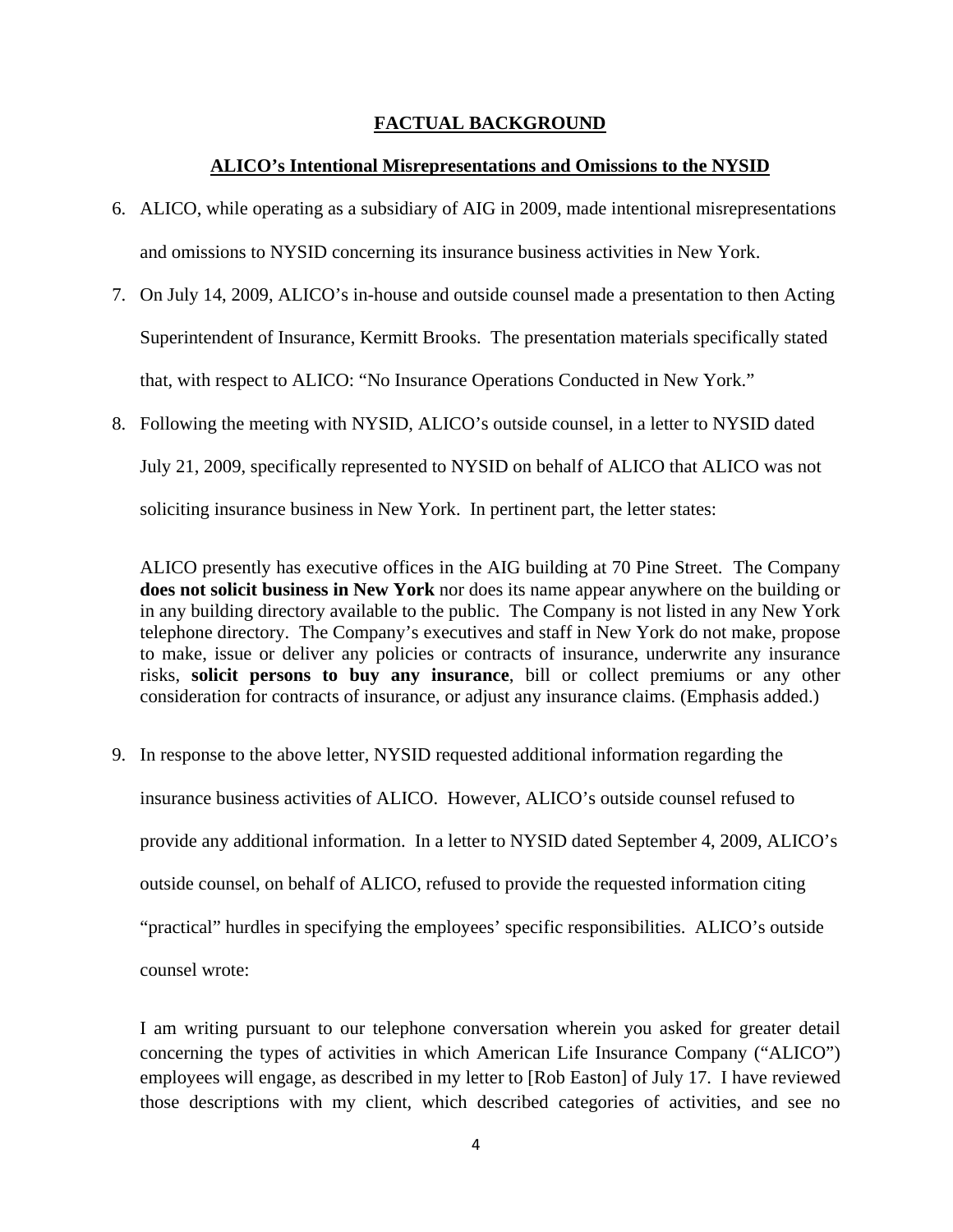practical way to expand upon them. Obviously it would be an ultimately futile attempt to try and detail the myriad activities involved in "human resources," "strategic planning," "finance operations," "shareholder relations," or "corporate legal advice."

10. Despite ALICO's refusal to provide the requested information, NYSID conditionally concluded that the activities specified in ALICO's letter may constitute permissible "back office" functions under certain circumstances. Specifically, in a letter to ALICO's outside counsel dated November 23, 2009 (the "November 2009 Letter"), NYSID concluded that ALICO's functions "seem" to be "back office" functions that do not constitute engaging in the business of insurance in New York, and thus "may" not require ALICO to have an insurance license. However, NYSID reiterated the various restrictions on ALICO's activities in order to comply with the New York Insurance Law. As such, NYSID conditionally approved the activities provided that ALICO was engaged only in "back office" functions. In the November 2009 Letter to ALICO's outside counsel, NYSID concluded:

Yes. The general function ascribed to the various ALICO executives may come within activities in New York that constitute "back office" functions. Thus, provided that there is no contact with the public, and so long as such functions are primarily ministerial in nature, and do not involve solicitation or sale of insurance or any other activity proscribed by N.Y. Ins. Law § 1102 (McKinney 2006), they are permissible.

11. In the November 2009 Letter, NYSID also provided an analysis that clearly identified to

ALICO the activities that are not permissible under New York law. NYSID wrote to

ALICO's outside counsel:

Insurance Law Section 1102(a) is relevant to the inquiry. That statute prohibits any person, firm, association, corporation, or joint stock company from doing an insurance business in this state unless authorized by a license in force pursuant to the provisions of the Insurance Law, or explicitly exempted by the Insurance Law.

In turn, Insurance Law Section 1101 defines the acts that constitute doing an insurance business in this state. Insurance Law Section 1101(b) provides: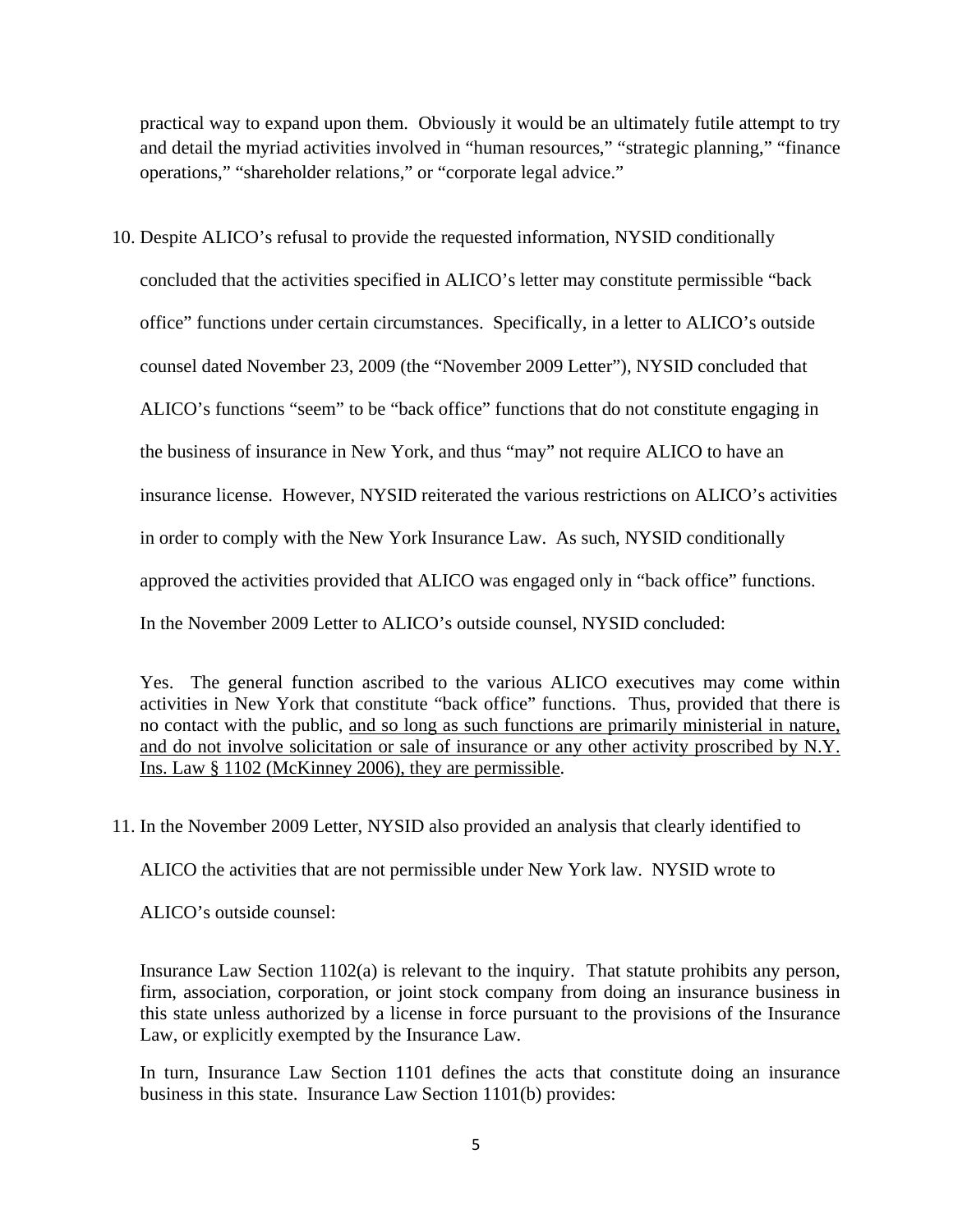(b)(1) Except as provided in paragraph two, three or three a of this subsection any of the following acts in this state, effected by mail from outside this state or otherwise, by any person, firm, association, corporation, or joint-stock company shall constitute doing an insurance business in this state and shall constitute doing business in this state within the meaning of section three hundred two of the civil practice law and rules:

(A)making, or proposing to make, as insurer, any insurance contract, including either issuance or delivery of a policy or contract of insurance to a resident of this state or to any firm, association, or corporation authorized to do business herein, or solicitation of applications for any such policies or contracts;

….

(D) doing any kind of business, including a reinsurance business, specifically recognized as constituting the doing of an insurance business within the meaning of this chapter;

(E) doing or proposing to do any business in substance equivalent to any of the foregoing in a manner designed to evade the provisions of this chapter.

12. In the November 2009 Letter, NYSID also emphasized that merely acting for or aiding an

unlicensed or unauthorized insurer is also a violation of the N. Y. Insurance Law:

**Finally, Insurance Law Section 2117 prohibits any person, firm, association or corporation from acting for or aiding unlicensed or unauthorized insurers or health maintenance organizations.** (Emphasis added.)

13. In the November 2009 Letter, NYSID concluded:

The general functions set forth in your July 21, 2009 letter, and ascribed to the various ALICO executives seem to fall within activities in New York that constitute "back office" functions, provided that there is no contact with the public, and so long as they are primarily ministerial in nature, and do not involve solicitation or sale of insurance, or any other activity, proscribed by Insurance Law § 1102. However, given the general nature of your inquiry, OGC is unable at this time to opine definitively about whether any specific activity that any of the executives may perform in New York on behalf of ALICO constitutes the doing of an insurance business.

14. As discussed in more detail below, ALICO's insurance activities prior to 2009 and to date, went well beyond engaging in "back office" functions. In fact, ALICO and DelAm were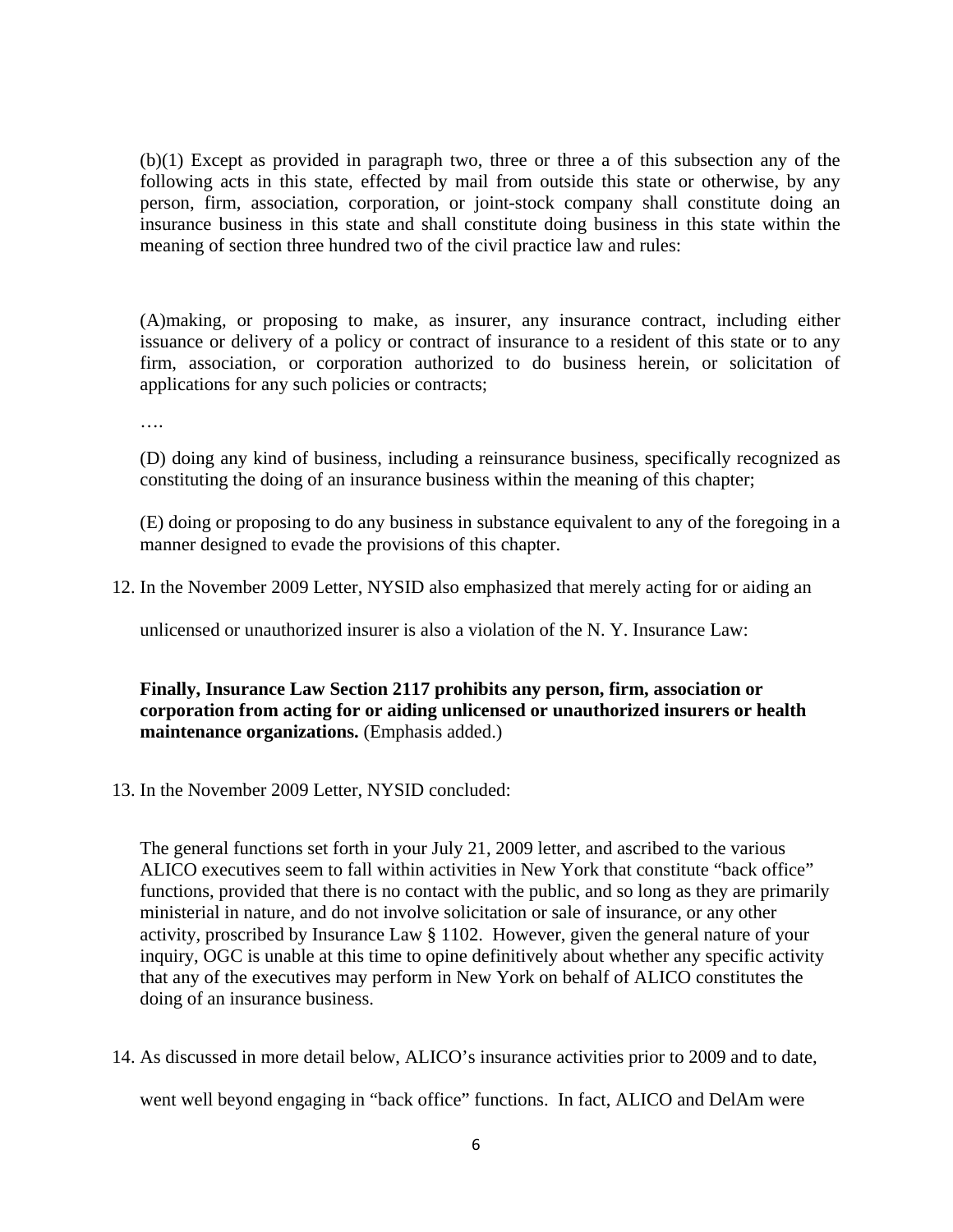doing an insurance business in New York. Moreover, ALICO and, upon information and belief, DelAm employees, and certain AIG employees and, later, MetLife Group, Inc. employees were aiding unlicensed insurers in the doing of an insurance business in New York.

15. Less than four months after receiving the November 2009 Letter, AIG announced the Acquisition.

## **Unlicensed Solicitation of Insurance Business in New York**

- 16. The Investigation has revealed, contrary to the representations of ALICO's counsel, that the following insurance activities have been and continue to be conducted by ALICO, DelAm, AIG, and MetLife from their respective offices in New York:
	- (a) Sales representatives were based in New York;
	- (b) The sales representatives solicited in New York insurance, including group life, disability, medical plans offered by companies to their employees, and pension plans, on behalf of ALICO and DelAm and their subsidiaries or affiliates, as well as insurers not affiliated with either company, without any such insurer being duly licensed in New York;
	- (c) The sales representatives were engaged in direct selling in New York to multinational companies on behalf of ALICO and DelAm and their subsidiaries and affiliates as well as insurers not affiliated with either company;
	- (d) The sales representatives were not licensed as insurance brokers or agents in New York. Some of the sales representatives became licensed as insurance agents following the Acquisition;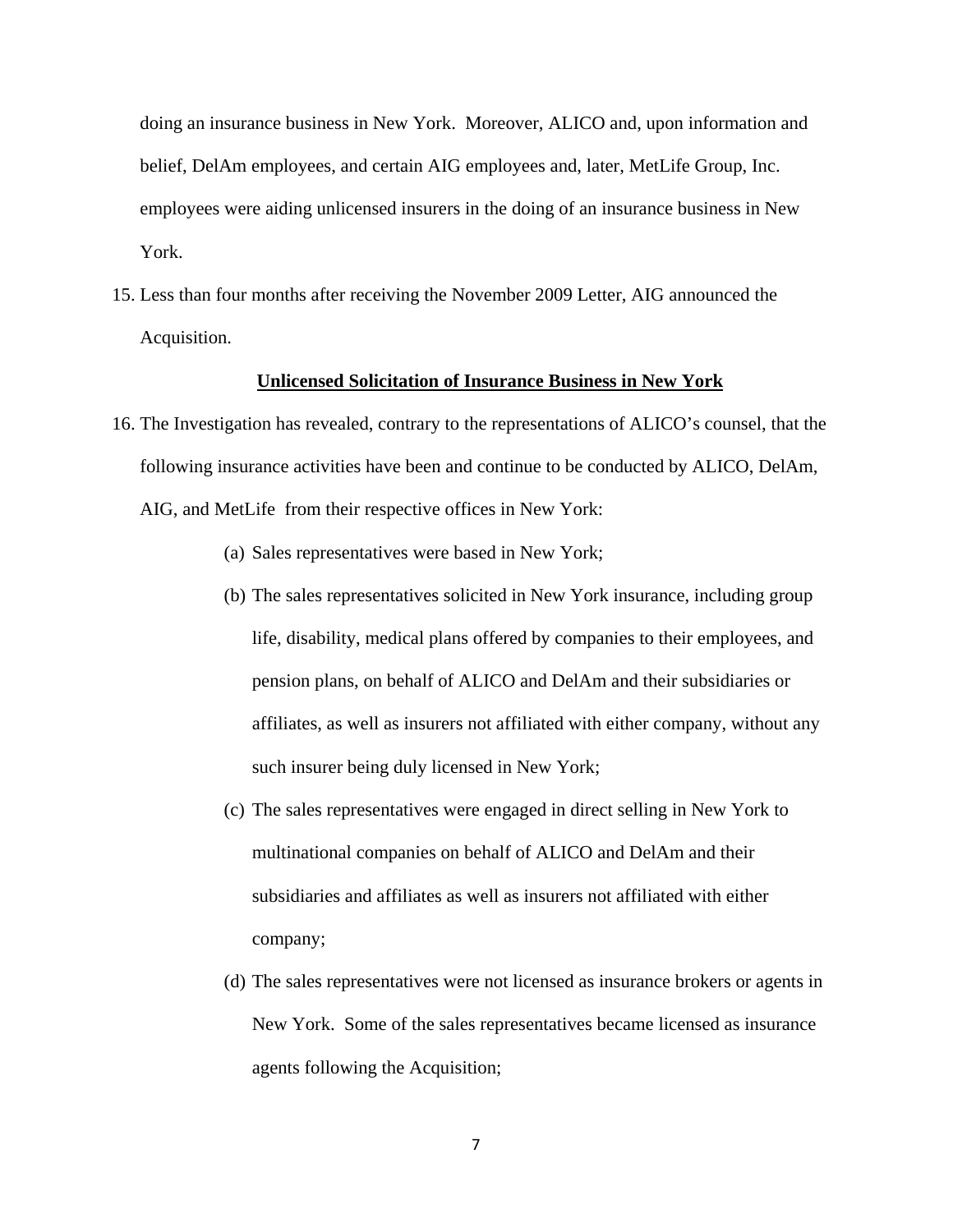- (e) The sales representatives conducted sales meetings in New York concerning group insurance products of ALICO, DelAm and their subsidiaries and affiliates as well as insurers not affiliated with either company;
- (f) The sales representatives had extensive contact with the multinational clients including periodic visits, regular phone calls and emails, deliveries of multinational pooling reports, and providing entertainment;
- (g) The sales representatives would also make personal visits in New York to the multinational clients and potential clients;
- amount of \$25 million; (h) The sales representatives conducted "road shows" in New York in order to solicit and sell group insurance products of ALICO, DelAm and their subsidiaries and affiliates and other unaffiliated insurers. The sales representatives, for example, conducted a "road show" at the AIG corporate dining room at 70 Pine Street for multinational companies with operations in Brazil. The Brazil "road show" was designed to generate new sales in the
- (i) The sales representatives had incentive compensation plans that compensated them for placing business with DelAm and the foreign operations of ALICO and its subsidiaries and affiliates and other unaffiliated insurers and were compensated based upon a percentage of premium collected by DelAm and ALICO and its subsidiaries and affiliates and other unaffiliated insurers;
- (j) ALICO and DelAm had an incentive compensation bonus that was changed from a commission at the advice of counsel. The incentive compensation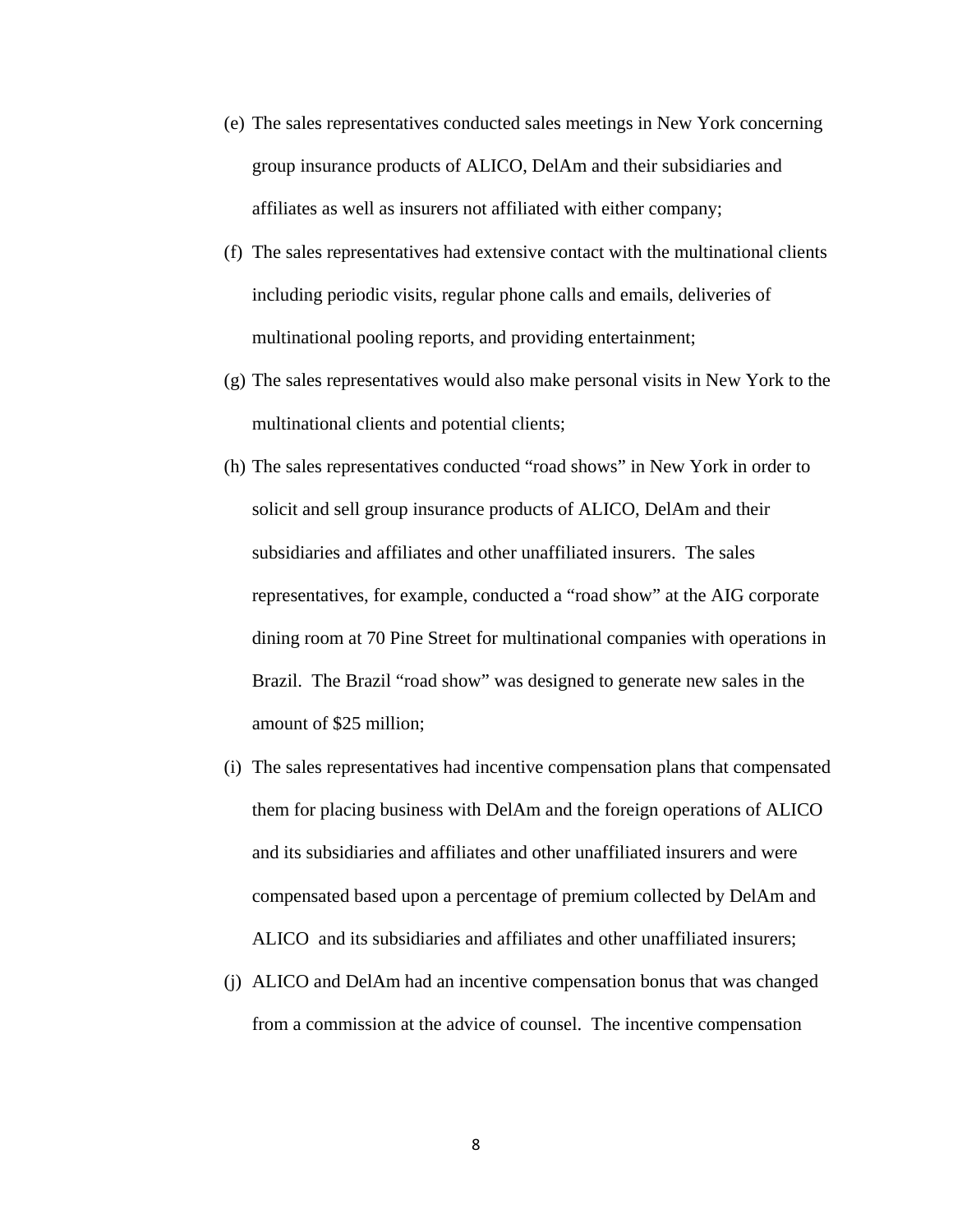terms of ALICO, DelAm and other insurers' insurance; bonus was based on how much the sales representatives were able to sell in

- $(k)$  The sales executives in New York organized sales competitions among the sales representatives in order to increase sales productivity; and
- and unaffiliated insurers (l) The sales representatives also solicited purchases of group insurance products in New York for expatriate employees sent abroad by the multinational corporations on behalf of ALICO, DelAm, and their subsidiaries and affiliates
- 17. AIG, ALICO, DelAm and MetLife insurance activities went well beyond engaging in "back" office" functions. In fact, ALICO, AIG, DelAm and MetLife were soliciting insurance business in New York without a license.

#### **VIOLATIONS**

18. DFS finds the foregoing acts and practices of MetLife, AIG, ALICO and DelAm violate N.Y. Ins. Law §§ 1102, 2102(a) and 2117.

#### **AGREEMENT**

## **I**. **Civil Fine**

1. Within seven days of the Effective Date, MetLife shall pay a civil fine pursuant to N.Y. Ins. Law § 109 in the amount of \$50,000,000 to the New York State Department of Financial Services to address all underlying conduct of the MetLife Parties. The payment shall be in the form of a wire transfer in accordance with DFS instructions or a certified or bank check made payable "State of New York Department of Financial Services" and mailed to: New York State Department of Financial Services, One State Street, New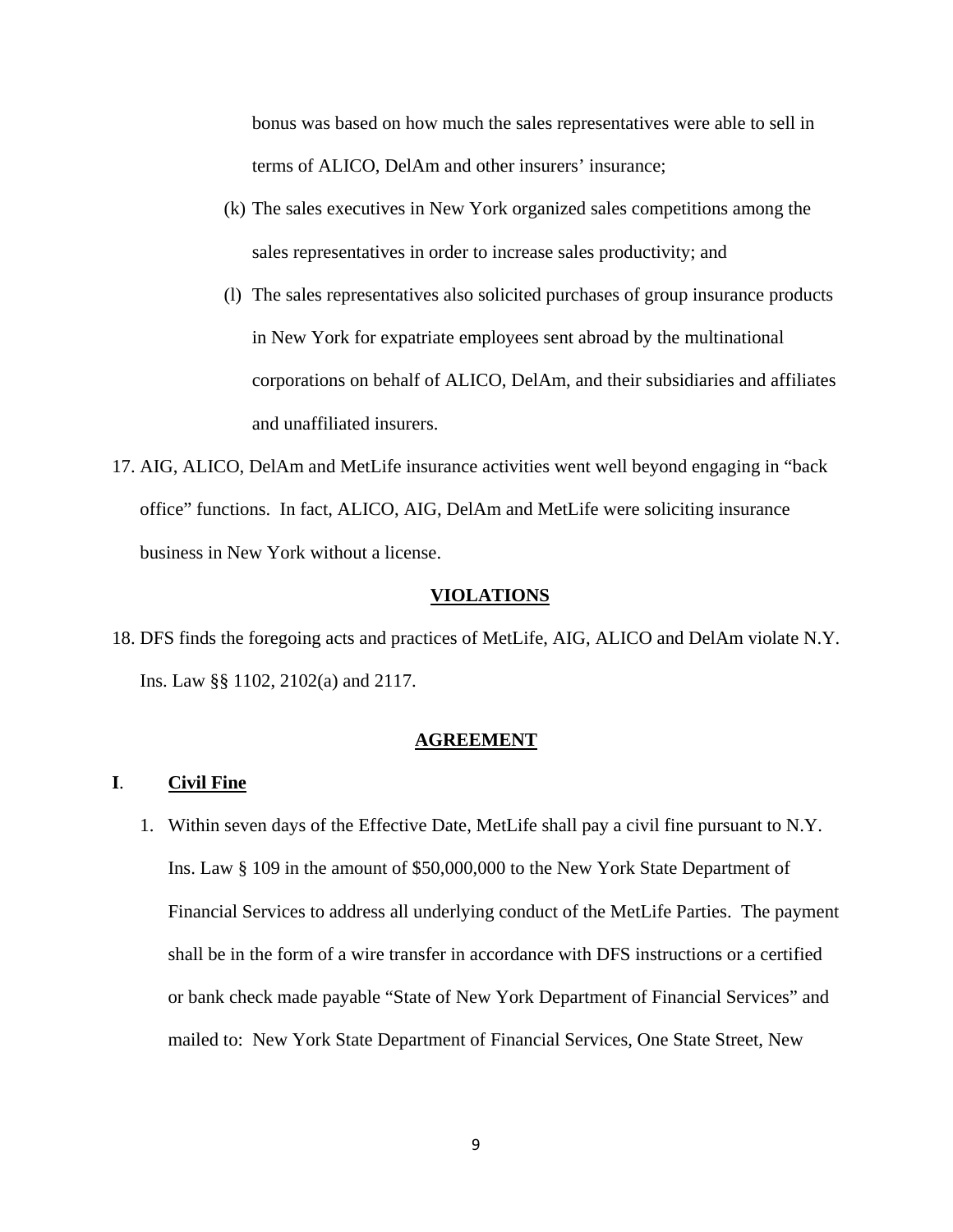York, New York, 10004-1511, Attn: Joy Feigenbaum, Executive Deputy Superintendent, Financial Frauds & Consumer Protection.

## **II. Licensing and Reporting**

- 2. A MetLife subsidiary authorized to write life and accident and health insurance as well as annuities in New York (the "Authorized Insurer") will submit documentation and information about the MetLife Parties' global employee benefit business and the MAXIS Global Benefits Network pursuant to Paragraph  $7(A)(v)$  below. The initial documentation and information shall be provided within 30 days of the execution of this Consent Order.
- 3. The MetLife Parties shall provide to DFS quarterly reports commencing on April 30, 2014 relating to the MetLife Parties' insurance activities involving multinational corporations in New York with respect to the Authorized Insurer, ALICO, the Global Employee Benefits Group, and the MAXIS Global Benefits Network.

## **III. Compliance with the Investigation**

4. The MetLife Parties agree to fully cooperate with DFS's Investigation of ALICO, DelAm and AIG concerning ALICO's, DelAm's and AIG's violations of sections 1102, 2102 and 2117 of the Insurance Law and related offenses prior to the Acquisition. The MetLife Parties' cooperation includes, but is not to limited to, providing all non-privileged documents and information requested by DFS, as well as any testimony of any MetLife Parties' employees requested by DFS concerning ALICO's and DelAm's doing insurance business in New York without a New York license prior to the Acquisition.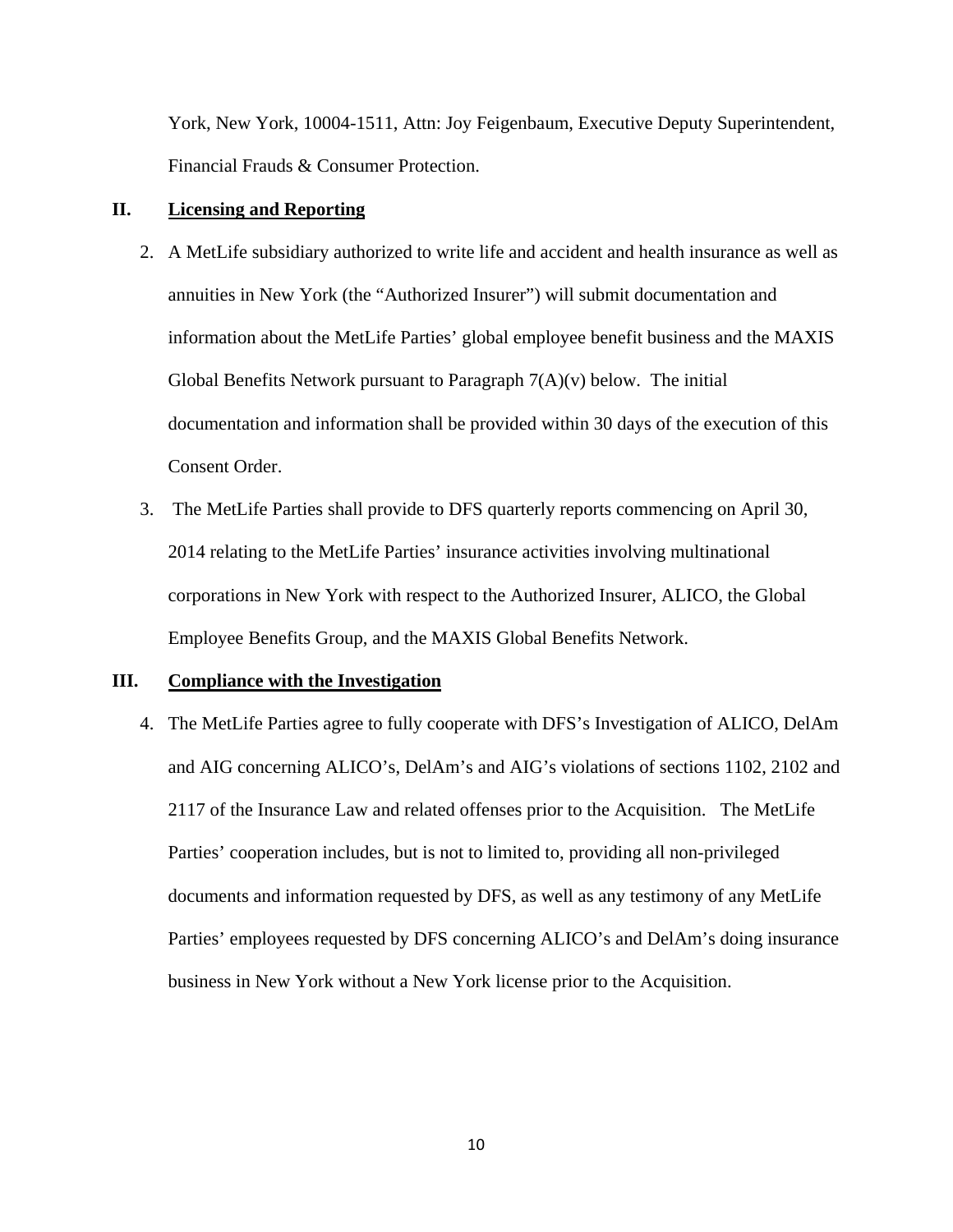- 5. MetLife Parties that are not licensed in New York and their employees shall immediately cease and desist from engaging in any activities that would violate N.Y. Ins. Law §§ 1102, 2102(a) and 2117.
- 6. MetLife Parties that are licensed in New York shall immediately cease and desist from engaging in any activities that would violate N.Y. Ins. Law  $\S$ § 2102(a) and 2117 subject to the provisions of Paragraphs 7 through 9 below.
- 7. As the MetLife Parties work to come into full compliance with the New York Insurance Law, and provided they fully comply with the Agreement section of this Consent Order, and, further, only in the circumstances including without limitation satisfying the conditions set forth in Paragraph 7(A) below, DFS will not object to the MetLife Parties and their subsidiaries and affiliates and their respective employees, officers and agents acting on behalf of the Authorized Insurer (collectively referred to herein as "Authorized Insurer Representative") that are licensed engaging in the activities set forth in Paragraph 7(B) below with respect to an alien insurer or a foreign branch of ALICO until June 30, 2015:
	- A(i.) the alien insurer is a controlled person within the Authorized Insurer's holding company system or party to a contract concerning global employee benefits with the Authorized Insurer and is not licensed to do an insurance business in the United States;
	- (ii.) the activities relate to a policy or contract of group life, group annuity, or group accident and health insurance covering employees of a multinational corporation and their dependents, where the covered individuals are not citizens or permanent residents of the United States, except that the policy or contract (a) may provide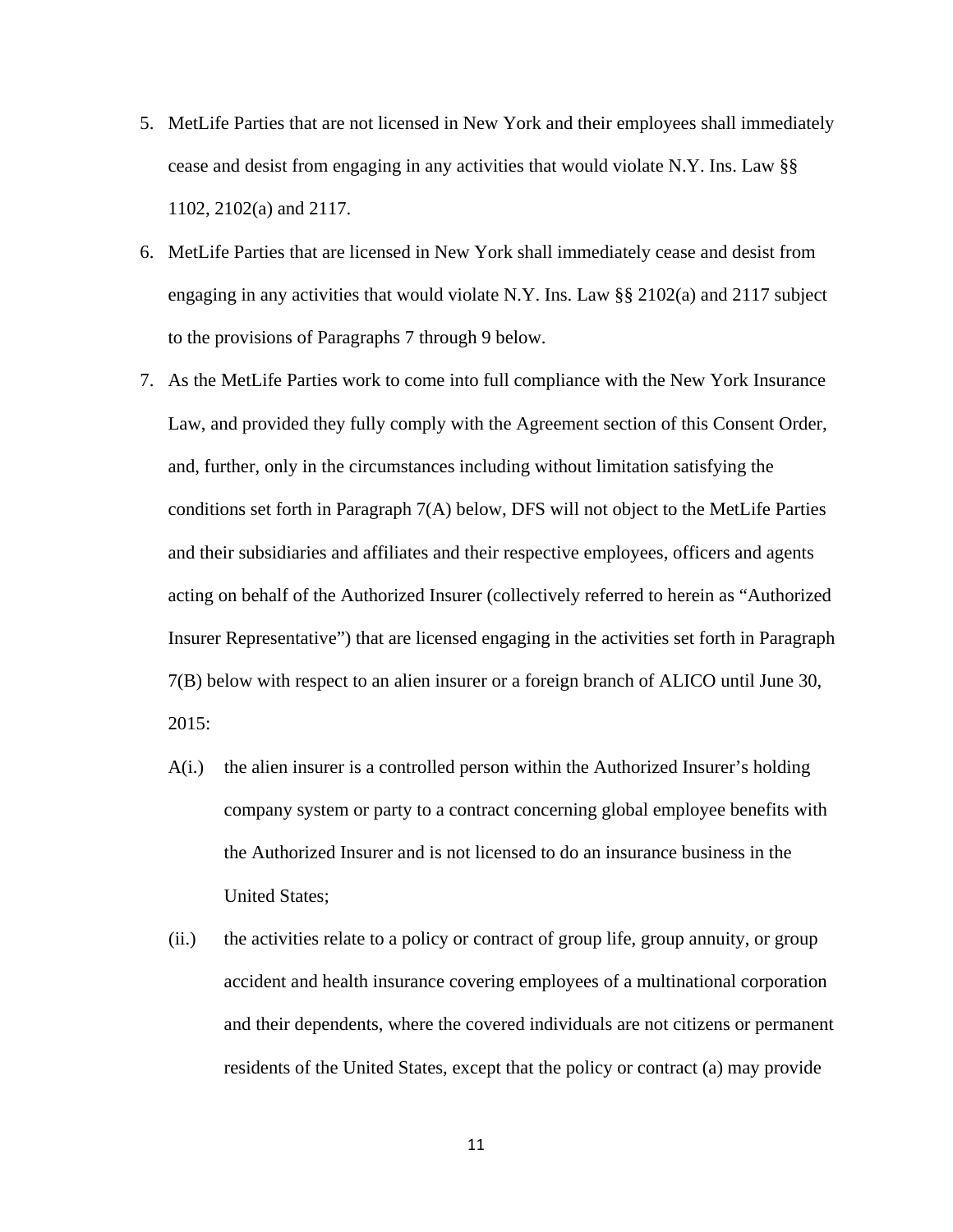coverage to a covered individual who is temporarily in the United States, provided that in such case if the policy is a major medical or other comprehensive-type accident and health insurance policy or contract, then the policy or contract shall provide coverage in the United States that meets the minimum requirements as required by applicable law, or (b) in the alternative, terminate coverage to any individual that enters the United States;

- (iii.) neither the Authorized Insurer nor any Authorized Representative shall, in this state, underwrite or bind a policy or contract or negotiate the terms and conditions of a policy or contract or issue or deliver a policy or contract in the United States on behalf of the alien insurer or ALICO foreign branch;
- (iv.) any Authorized Insurer Representative shall not act as an insurance agent in this state unless licensed as an insurance agent in this state and appointed by the Authorized Insurer;
- (v.) prior to the Authorized Insurer or any Authorized Insurer Representative engaging in any activity on behalf of the alien insurer or ALICO with respect to its foreign branches, the Authorized Insurer files with the Superintendent of Financial Services:
	- a. a statement that the alien insurer or ALICO is a controlled person within the Authorized Insurer's holding company system or party to a contract concerning global employee benefits with the Authorized Insurer's holding company system;
	- b. the alien insurer's or, with respect to ALICO's foreign branch's name, country of domicile, and address of its principal office;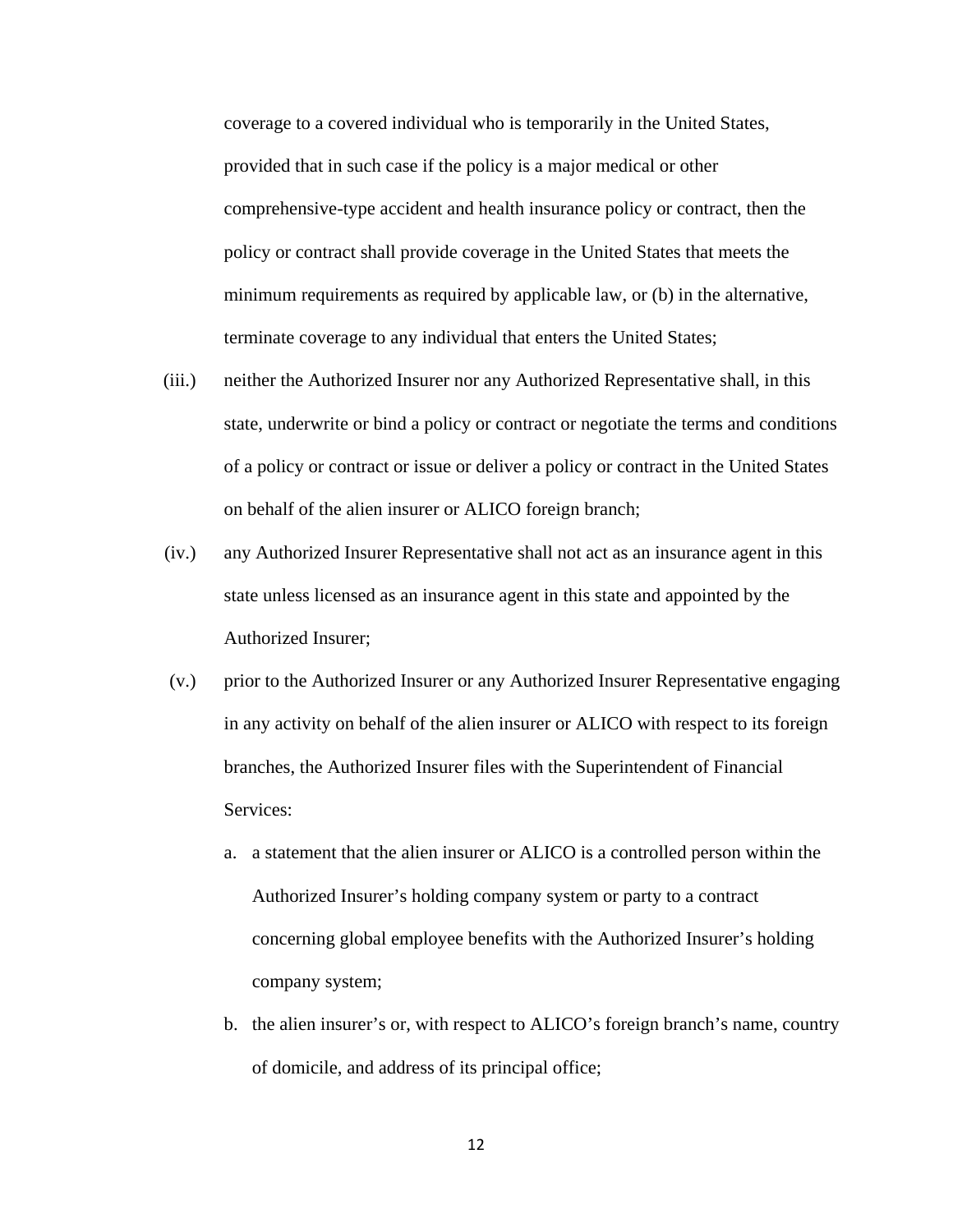- c. the name, mailing address, email address, and telephone information of a contact person for the alien insurer or ALICO foreign branch;
- d. a list of the kinds of insurance and types of policies or contracts to be issued or delivered and an affirmation that the alien insurer or ALICO foreign branch is authorized to transact the kinds of insurance business in the jurisdictions where the policies or contract will be issued or delivered;
- e. a statement that the policy or contract has been filed with the appropriate regulatory authority in the jurisdiction where the policy or contract is to be issued or delivered or, if the jurisdiction does not require the policy or contract to be filed with a regulatory authority, appropriate documentation that no such filing is required, and a statement that the alien insurer is duly licensed and subject to the jurisdiction where the policies or contract has been filed;
- f. an acknowledgement that the Authorized Insurer shall be responsible for any violations of New York Insurance Law by the alien insurer or ALICO foreign branch or any Authorized Insurer Representative;
- g. such other information as the Superintendent of Financial Services may require; and
- h. beginning on July 1, 2014, the Authorized Insurer shall file with the Superintendent of Financial Services any changes in the information required above within forty-five days after such change or after the Authorized Insurer's cessation of such activities.
- (vi.) upon engaging in any of the activities specified below or immediately thereafter, the Authorized Insurer must provide written notice to the multinational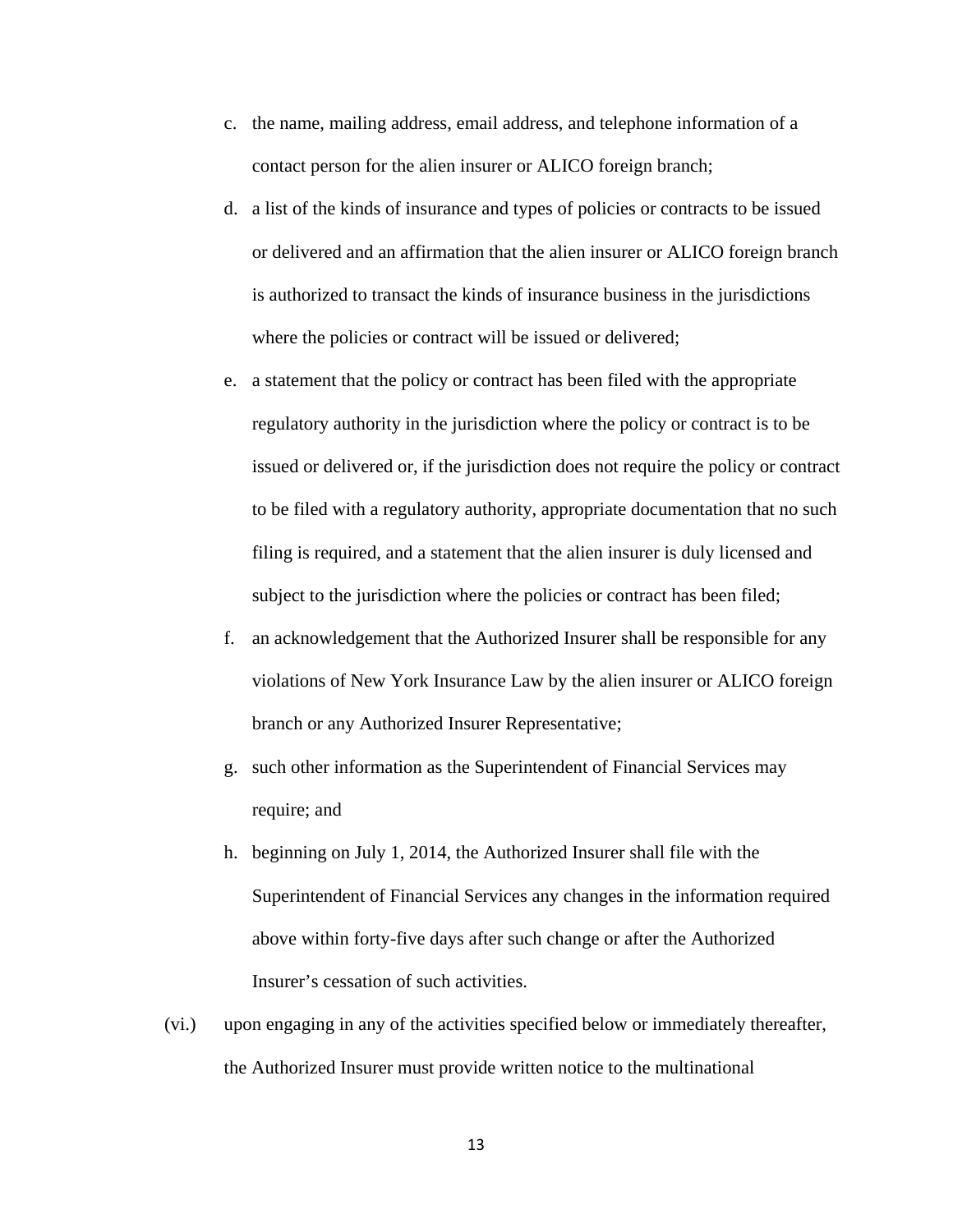corporation that the alien insurer is not licensed or authorized to do business in this state; that the policy or contract has not been approved by the Superintendent of Financial Services; and the policy or contract is not subject to all of the laws of this state;

- (vii.) the alien insurer shall not maintain any office in this state; and
- (viii.) an Authorized Insurer Representative shall not be compensated by any person other than the Authorized Insurer or its affiliate for engaging in any activity provided herein.
	- B(i.) Subject to the provisions of Paragraph 7A above, DFS will not object to the Authorized Insurer, or the Authorized Insurer Representative engaging in this state in only the following activities on behalf of the alien insurer or ALICO Foreign branch:
		- a. provide general information to the multinational corporation with respect to a policy or contract of group life, group annuity, or group accident and health insurance to be issued or that has been issued by the alien insurer or ALICO Foreign branch;
		- b. meet and discuss general insurance needs with the multinational corporation, including providing information directly to the corporation in person or otherwise about the policies or contracts offered by the alien insurer or ALICO Foreign branch, and facilitating introductions with the multinational corporation's human resources and benefit manager in each country in which the corporation has employee benefit needs;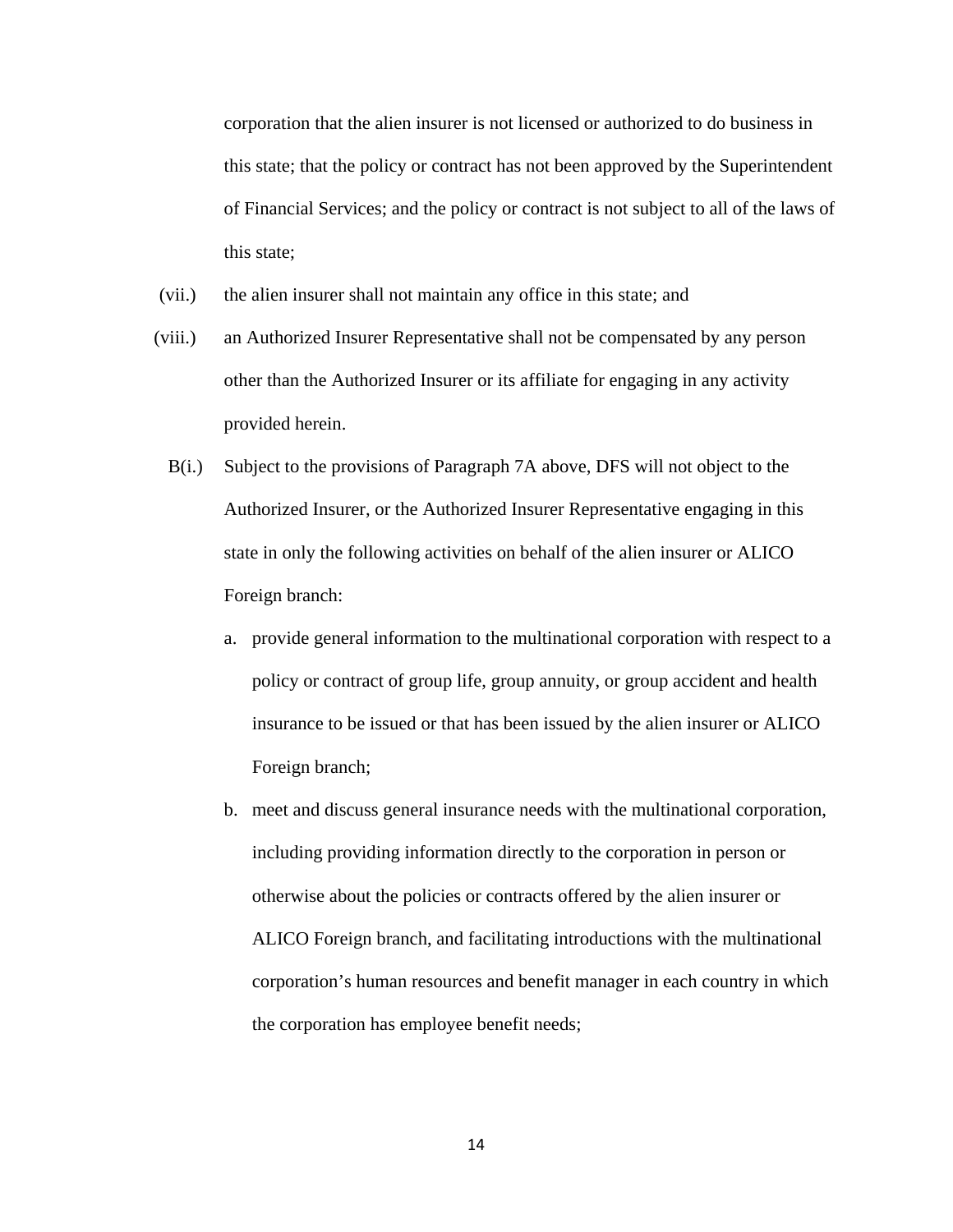- c. refer the multinational corporation to the alien insurer or ALICO foreign branch and providing general information to the multinational corporation about the alien insurer or ALICO foreign branch;
- d. respond to requests for clarification by representatives of the multinational corporation concerning quotes and any other specific terms and conditions of a group life, group annuity, or group accident and health insurance policy or contract being negotiated locally by the applicable alien insurer or ALICO foreign branch;
- e. provide information concerning renewals of existing policies or contracts of group life, group annuity, or group accident and health insurance issued by the alien insurer or ALICO foreign branch;
- f. manage the employee benefits of the multinational corporation, including aggregating and reporting employee benefits and financial information about the program; and
- g. with respect to the immediately preceding provisions (a) through (f), for the avoidance of doubt, neither the Authorized Insurer nor any Authorized Insurer Representative shall engage in this state in the following activities on behalf of the alien insurer or ALICO foreign branch: providing quotes, signing applications, binding coverage, issuing policies, collecting premium, or adjudicating claims;
- (ii.) provided, however, that the Authorized Insurer or any Authorized Insurer Representative shall not call attention to the alien insurer by any advertisement or public announcement in this state.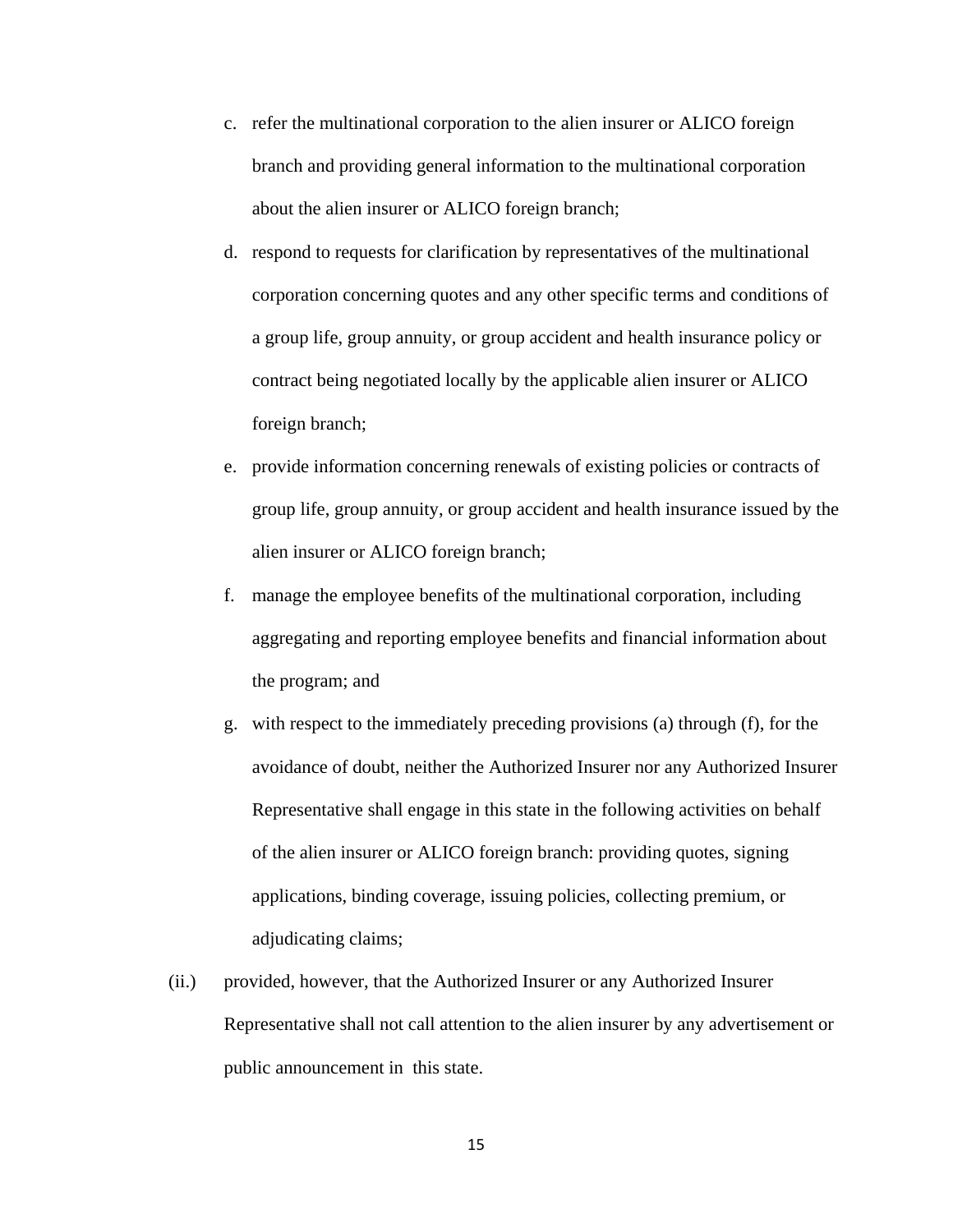- (iii.) the terms of this Paragraph 7(B) shall remain in force until June 30, 2015.
- 8. Any activity listed in Paragraph 7 above in which an Authorized Insurer or the insurer's officer, employee, or licensed insurance agent engages on behalf of an alien insurer, shall be deemed to be included within the meaning of "any other transaction of business" within the meaning of § 1213 of the Insurance Law.
- 9. Any agreement between the alien insurer and Authorized Insurer regarding activities, provided herein, including any agreement to compensate the Authorized Insurer, shall be deemed to be a transaction involving the "rendering of services on a regular or systematic basis" by the Authorized Insurer within the meaning of § 1505 of the Insurance Law.

### **II. Other Relief**

10. MetLife, ALICO and DelAm admit to the authority of DFS to effectuate this Consent Order.

## **III. Breach of the Consent Order**

- 11. In the event that the DFS believes that MetLife, ALICO or DelAm has materially breached this Consent Order, DFS will provide written notice of such breach to MetLife, ALICO or DelAm and MetLife, ALICO or DelAm (as the case may be) and they must, within ten (10) business days from the date of receipt of said notice, or on a later date if so determined in the sole discretion of DFS, appear before DFS and have an opportunity to rebut the evidence, if any, on the issue of whether a breach has occurred and, to the extent pertinent, to demonstrate that any such breach is not material or has been cured.
- 12. The MetLife Parties understand and agree that MetLife's, ALICO's, or DelAm's failure to appear in response to the notice of breach within the specified period as set forth in Section III, Paragraph 11 is presumptive evidence of MetLife's, ALICO's or DelAm's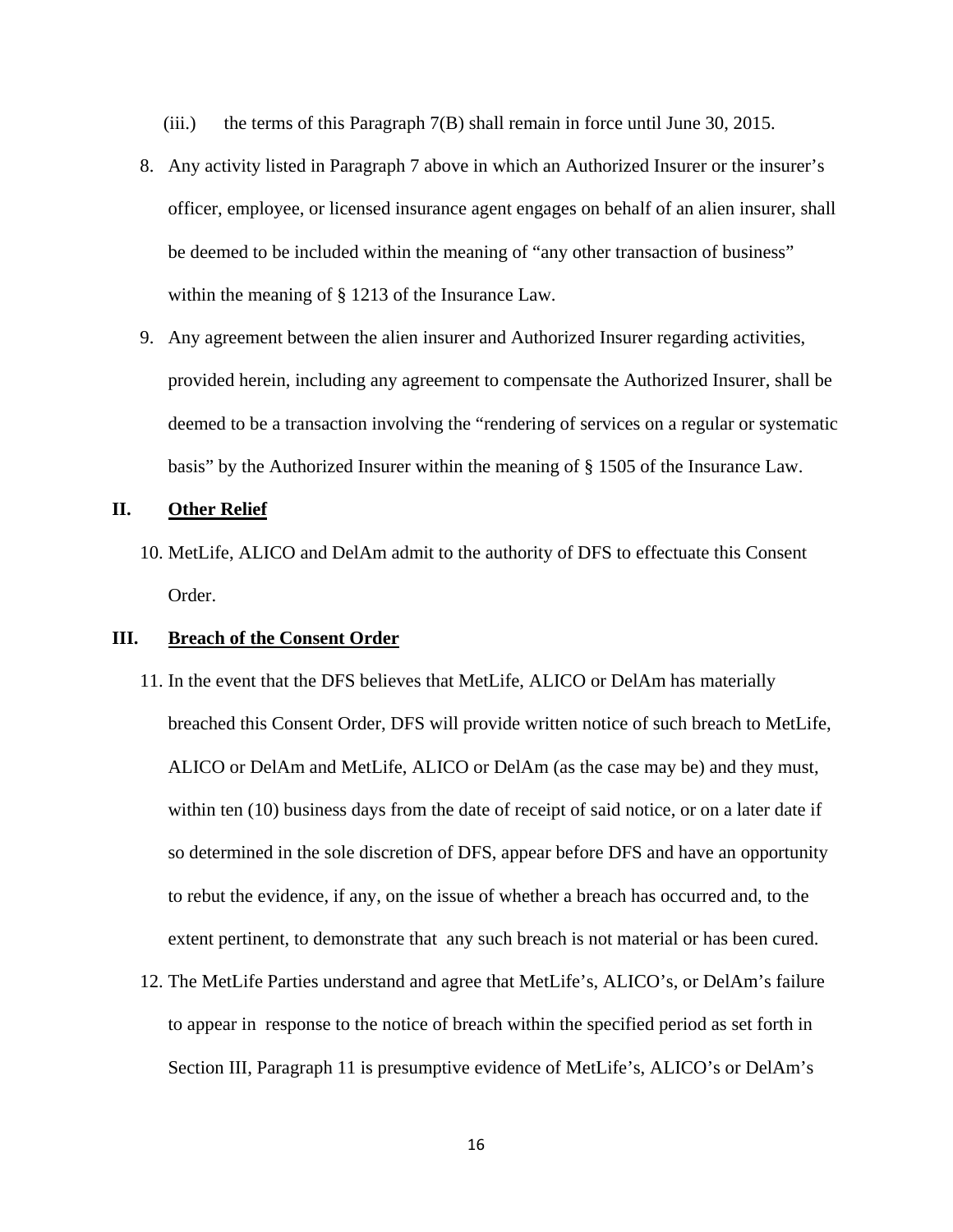breach. Upon finding of a breach, DFS may take any and all actions available to it under the New York Insurance Law and the New York Financial Services Law, and may use any and all evidence available to it for any hearings, notices, orders and other remedies that may be available under New York law.

## **IV. Other Provisions**

- 13. DFS will not initiate any proceeding against the MetLife Parties, their subsidiaries and affiliates (collectively the "MetLife Entities"), current or former employees, officers or directors of any of the MetLife Entities, and any party who entered into a contract concerning global employee benefits with one of the MetLife Entities, in connection with the activities that are the subject of the Investigation, except to the extent that ALICO or DelAm may become a necessary nominal party.
- 14. If MetLife defaults on its monetary obligations under this Consent Order, DFS may terminate this Consent Order, at its sole discretion, upon ten (10) days' written notice to MetLife, ALICO or DelAm. In the event of such termination, MetLife, ALICO and DelAm expressly agree and acknowledge that this Consent Order shall in no way bar or otherwise preclude DFS from commencing, conducting or prosecuting any investigation, action or proceeding, however denominated, related to the Consent Order, against them, or any one of them, or from using in any way the statements, documents or other materials produced or provided by MetLife, ALICO or DelAm prior to or after the date of this Consent Order, including, without limitation, such statements, documents or other materials, if any, provided for purposes of settlement negotiations, except as may otherwise be provided in a written agreement with DFS.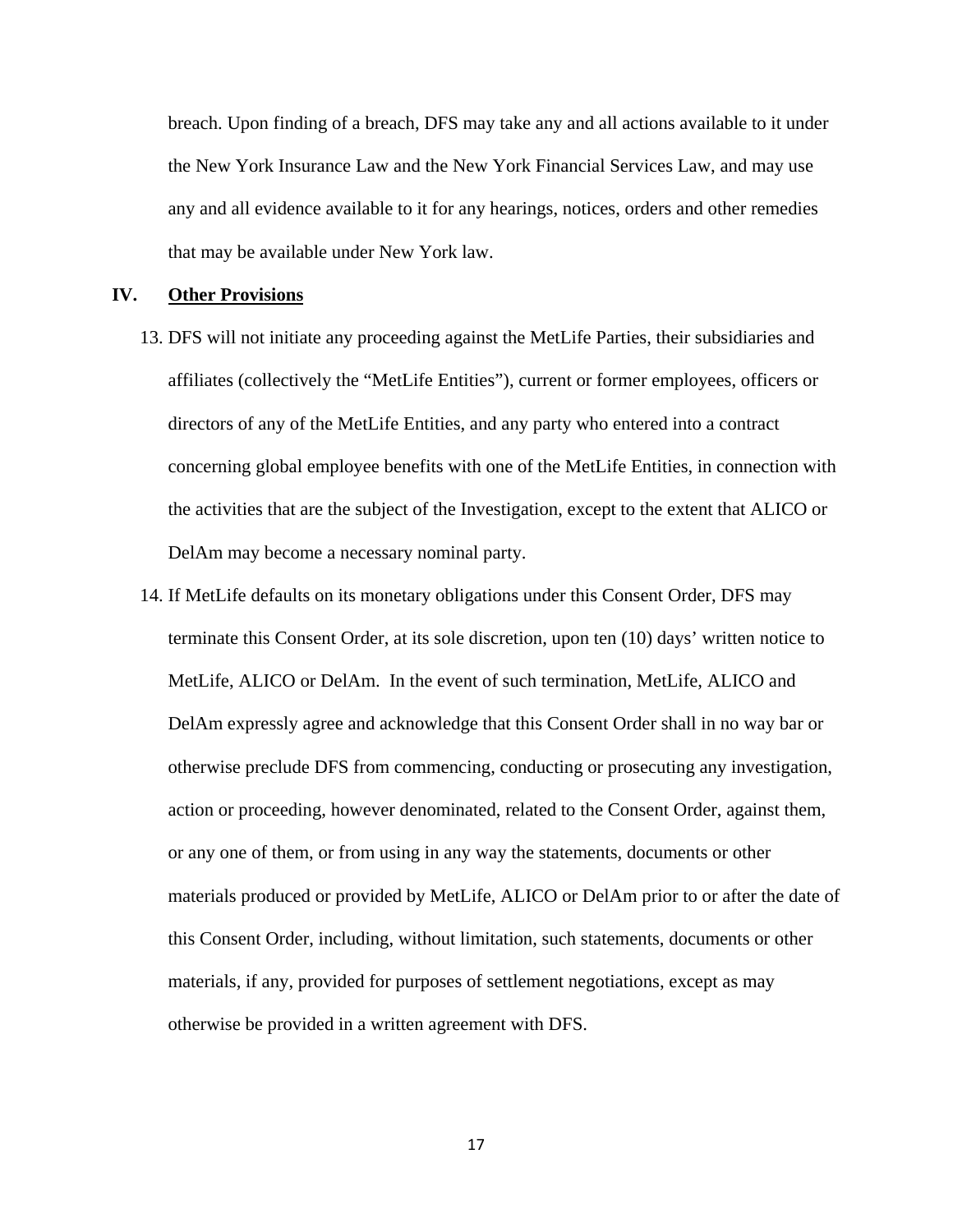- 15. DFS has agreed to the terms of this Consent Order based on, among other things, the representations made to DFS by MetLife, ALICO, DelAm and/or their counsel in connection with DFS's Investigation and the Findings of the Investigation. To the extent that representations made by MetLife, ALICO, DelAm or their counsel are later found to be materially incomplete or inaccurate, this Consent Order is voidable by DFS in the Superintendent of Financial Service's sole discretion.
- 16. MetLife, ALICO, and DelAm shall, upon request by DFS, provide all non-privileged documentation and information reasonably necessary for DFS to verify compliance with this Consent Order.
- 17. All notices, reports, requests, and other communications to any party pursuant to this Consent Order shall be in writing and shall be directed as follows:

If to DFS:

New York Department of Financial Services One State Street New York, New York 10004-1511 Attention: Christopher B. Mulvihill, Senior Counsel to the Superintendent

If to MetLife:

 MetLife, Inc. 1095 Avenue of the Americas New York, NY 10036

Attention: A. Kaiper Wilson, Chief Counsel – Litigation

with a copy to:

Debevoise & Plimpton LLP 919 Third Avenue New York, NY 10022

Attention: Eric Dinallo, Esq.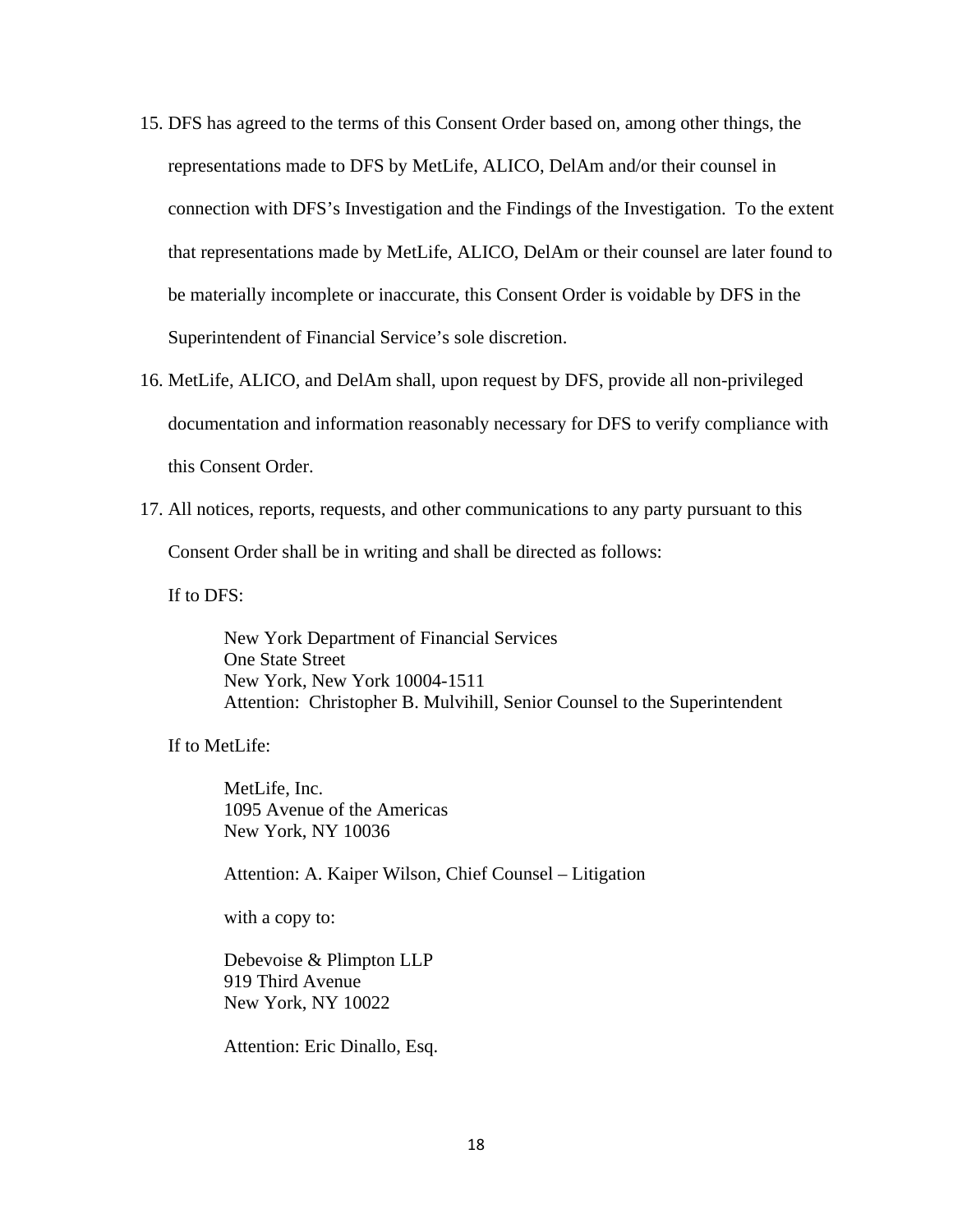- 18. This Consent Order and any dispute thereunder shall be governed by the laws of the State of New York without regard to any conflicts of laws principles.
- 19. MetLife, ALICO and DelAm waive their right to further notice and hearing in this matter as to any allegations of past violations up to and including the Effective Date of this Consent Order and agree that no provision of this Consent Order is subject to review in any court or tribunal.
- 20. This Consent Order may not be amended except by an instrument in writing signed on behalf of all the parties to this Consent Order.
- 21. In the event that one or more provisions contained in this Consent Order shall for any reason be held invalid, illegal, or unenforceable in any respect, such invalidity, illegality, or unenforceability shall not affect any other provision of this Consent Order.
- 22. This Consent Order may be executed in one or more counterparts, and shall become effective when such counterparts have been signed by each of the Respondents hereto and approved by the Superintendent of Financial Services or his designee.
- 23. Upon execution by the parties to this Consent Order, DFS will discontinue the Investigation as and against MetLife, ALICO and DelAm solely with respect to ALICO and DelAm doing an insurance business in New York without a New York license from November 1, 2010 to the Effective Date of this Consent Order.
- 24. The Effective Date of this Consent Order is the date on which it shall be signed by each of the Respondents hereto and approved by the Superintendent of Financial Services.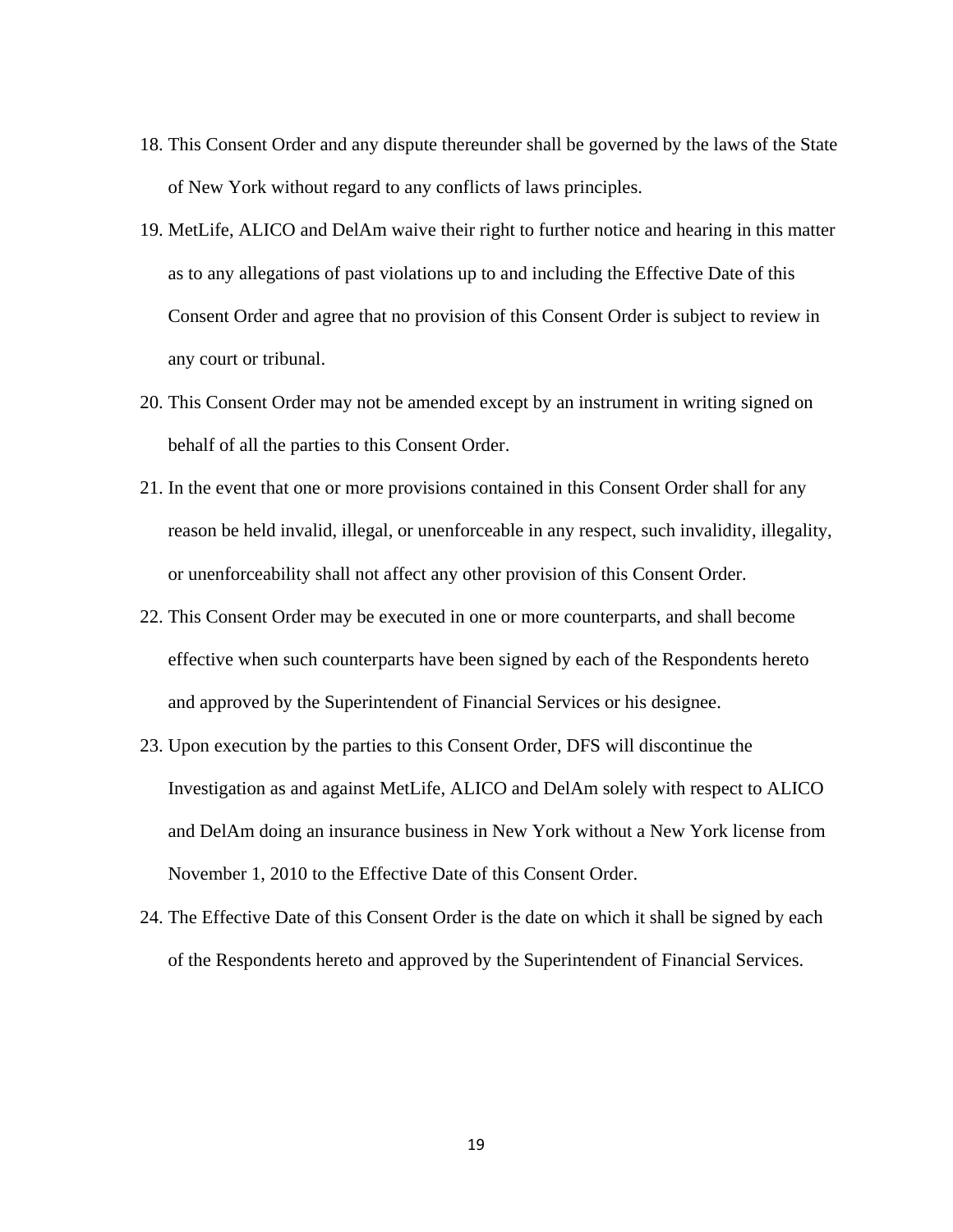**WHEREFORE,** the signatures evidencing assent to this Consent Order have been affixed hereto on the dates set forth below.

Dated: March \_\_, 2014

 $\mathcal{L}$ 

MetLife, Inc.

By: 1, 74; m Wilson

Chief Counsel - Litigation

March 26, 2014

# AMERICAN LIFE INSURANCE COMPANY

By: \_\_\_\_\_\_\_\_\_\_\_\_\_\_\_\_\_\_\_\_\_

March\_, 2014

DELAWARE AMERICAN LIFE INSURANCE **COMPANY** 

By: \_\_\_\_\_\_\_\_\_\_\_\_\_\_\_\_\_\_\_\_\_\_\_

March , 2014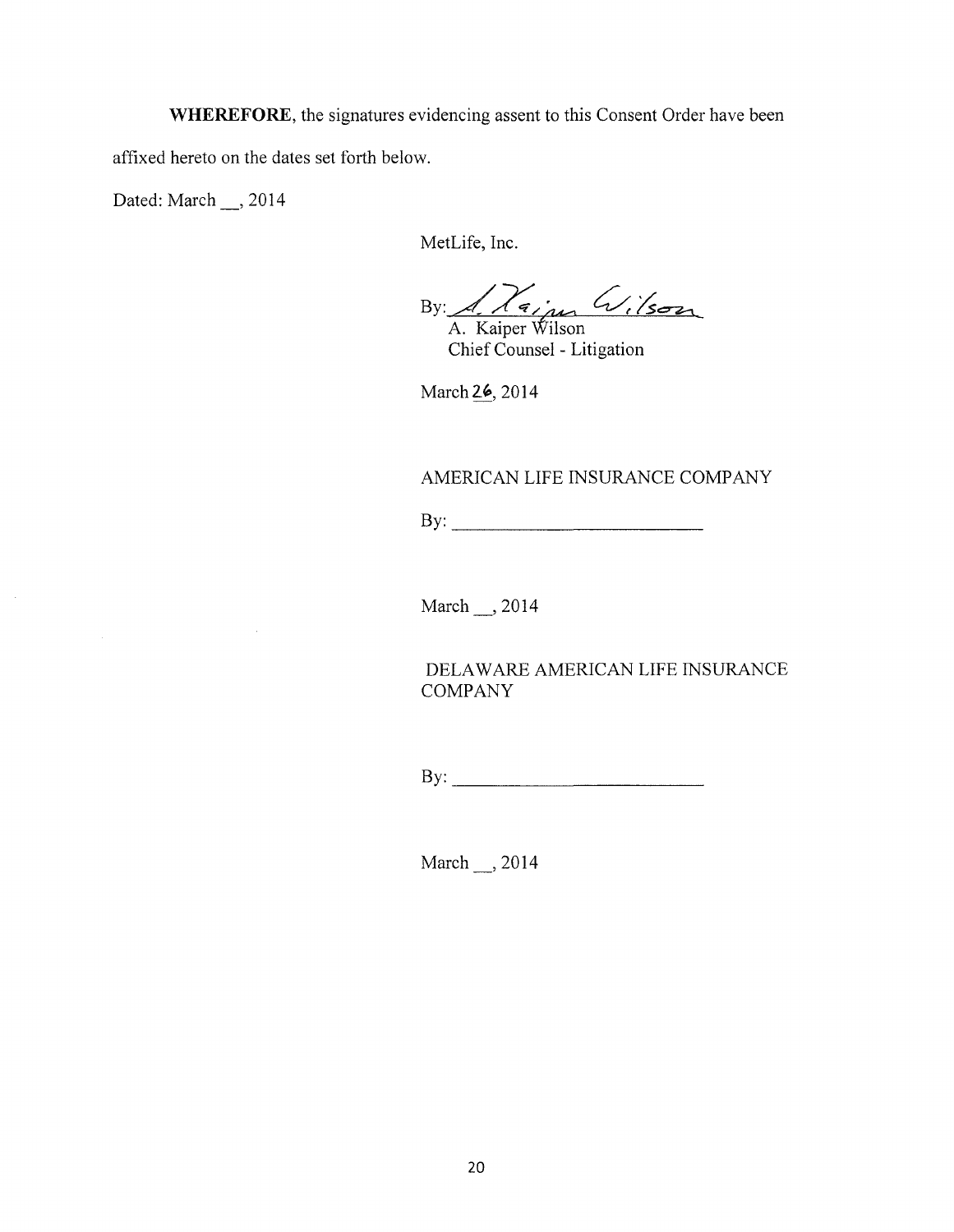**WHEREFORE,** the signatures evidencing assent to this Consent Order have been

affixed hereto on the dates set forth below.

Dated: March \_\_, 2014

MetLife, Inc.

 $\mathbf{By:}$ 

March ... , 2014

AMERICAN LIFE INSURANCE COMPANY

By: <u>A. Kim Wilson</u>

March<sup>22</sup>, 2014

DELAWARE AMERICAN LIFE INSURANCE COMPANY

By: \_\_\_\_\_\_\_\_\_\_\_\_\_\_\_\_\_\_\_\_\_\_

March \_\_, 2014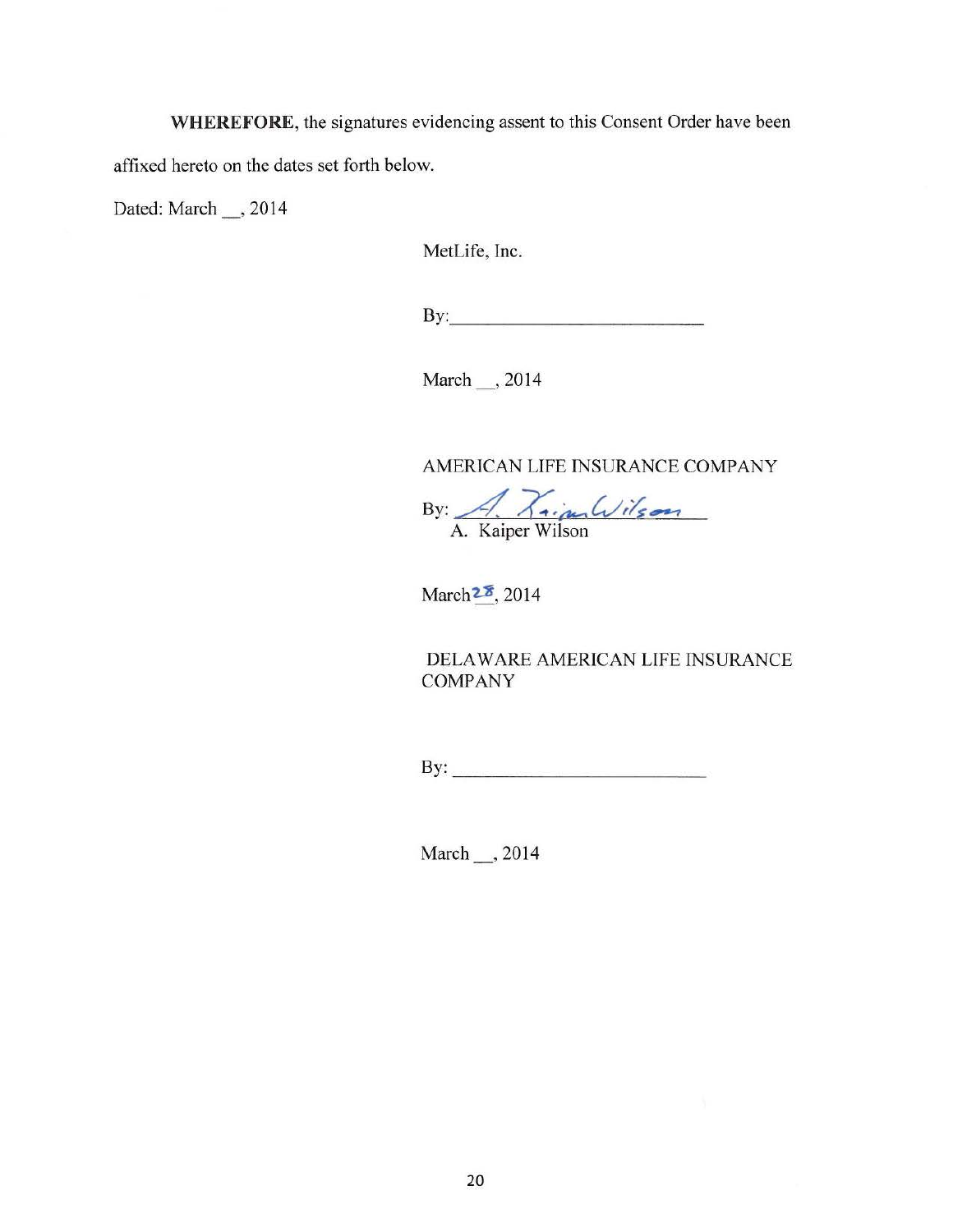WHEREFORE, the signatures evidencing assent to this Consent Order have been

affixed hereto on the dates set forth below.

Dated: March , 2014

MetLife, Inc.

By:---------------------

March \_, 2014

AMERICAN LIFE INSURANCE COMPANY

 $\mathbf{B} \mathbf{y}$ :

March , 2014

DELAWARE AMERICAN LIFE INSURANCE COMPANY

By: <u>A. Vainulvilson</u>

March  $27, 2014$